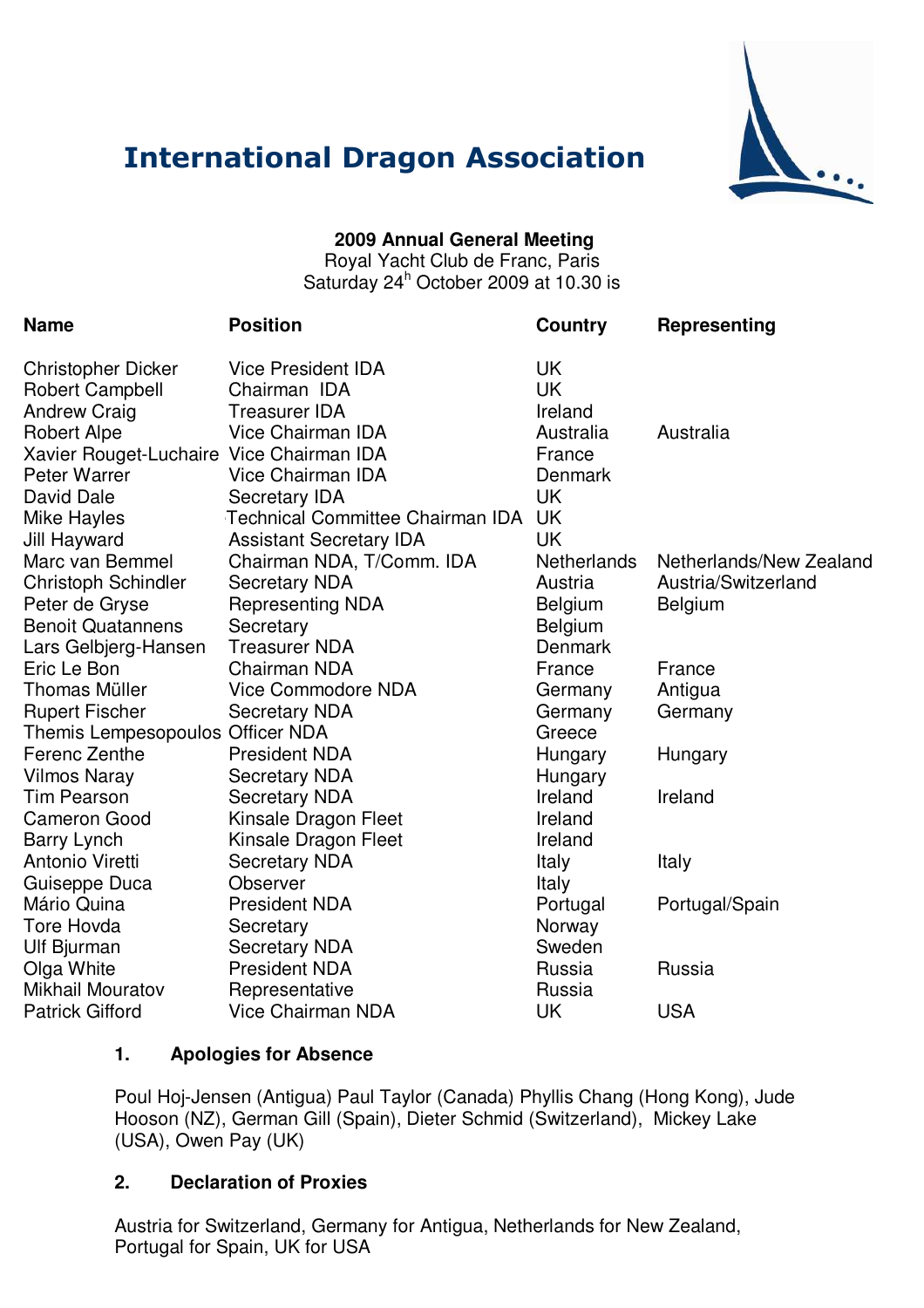# **3. The 2008 Minutes**

The 2008 Annual General Meeting Minutes previously circulated were approved.

## **4. Chairman's Report**

Welcome to the AGM. Delegates of the National Associations, Fellow Officers, Dragon Sailors and Guests, 2009 has been another busy and, I believe, generally successful year for the Dragon Class. Entries at our Championship and Grade 1 events have remained very good despite the worldwide recession. The financial results of your Association have been disappointing, due to an unusual reduction in the number of new sail labels purchased in the year. Our Treasurer will comment in greater depth, but both he and your Officers believe this is a one off occurrence and we do not need to take any specific remedial action at this time. Sponsorship of our major events has been difficult in the recession but I am pleased to report that satisfactory support has always been achieved in 2009. I will try to deal with the overall activities of the IDA and how we look on the past year.

## **Technical**

The Technical Committee, chaired by Mike Hayles, has had another good year and I am pleased to report that there have not been any major new technical issues in the last 12 months but Mike will summarise their activities in his report.

You will all be aware that ISAF rejected our proposal of last year to allow rope runners and backstay, this rejection being prompted by some research ISAF are conducting into possible degradation of these new ropes. Other classes have also had technical changes put on hold for the same reason including, I believe, offshore boats that have applied to use rope for lifelines. Several Dragons have been given special dispensation to use rope during the last year and their overwhelming response has been positive.

I am also pleased to report that the Technical Committee are appointing a new Chief measurer. He is Marcel Wagenaar from Holland. He is a well qualified Naval Architect and has been measuring Dragons for some years as well as a number of other classes, including IMS boats. Gunter Ahlers has continued to act as an adviser as required and we hope he will continue in that role for some time to come.

Our event measurers have reported very favourably on rule conformity in 2009 – long may it continue.

## **IDA Championships and Grade 1 Regattas**

Our Grade 1 events have all been held, with good entries at Douarnenez and Kiel. Unfortunately, the entries at Princess Sophia were down this year with only 38 boats – we hope this may be a blip following the Gold Cup at Palma last year and are recommending that this should remain a Grade 1 event in 2010 despite the low entries.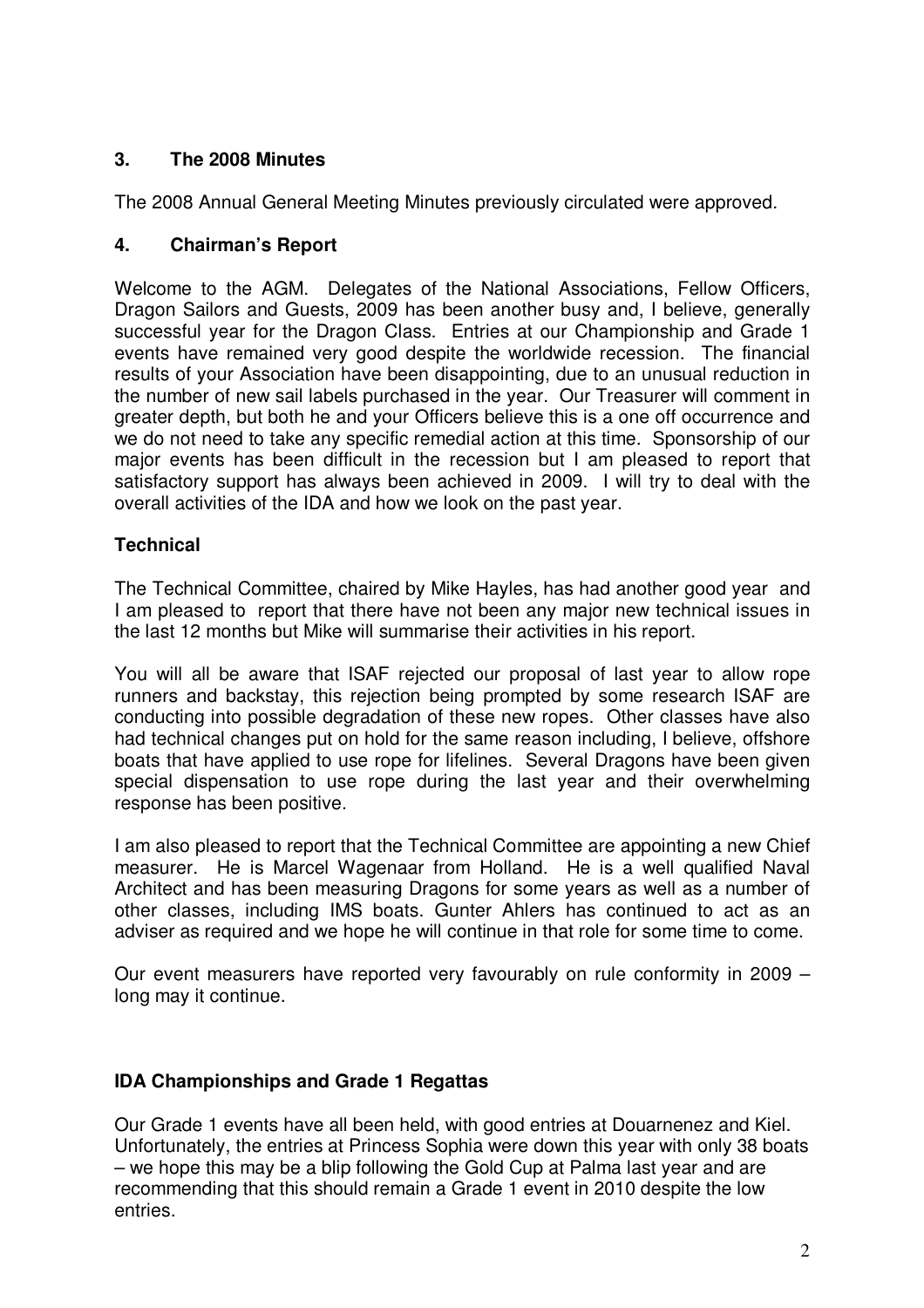Championship Events. An IDA Officer was appointed to oversee each event with a mandate to take much closer interest in the detail than in previous years. I believe this has resulted in real improvements to the overall organisation of our Championship Events in 2009. This will be repeated in 2010. The Gold Cup was in Skagen and won by Ruslana Taran. I believe this is the first female victory in one of our Championship events and is to be welcomed. In particular it helps communicate the message that one does not have to be a gorilla to succeed in the Dragon Class! The Borge Borresen Memorial Trophy was won by Stephan Link. The Nations Cup was won by Ukraine. Peter Warrer oversaw this event for the IDA, with very good results. The World Championship was held in Medemblik and was won by Poul Richard Hoj Jensen. The Europeans were held in St Tropez, and won by Marcus Wieser. Our congratulations go to all of them and to their crews. Special thanks must go to the entire French team organizing the Europeans, overseen by Xavier Rouget-Luchaire. They accepted the task just 12 months before the event and St Tropez proved to be the most popular venue we have ever experienced, certainly vindicating the difficult decision taken by the IDA Officers to move the venue just 12 months before the event. The amazing popularity of the St Tropez Europeans created a totally new problem for us, whereby probably around 25 properly qualified boats were unable to compete due to the excessive number of entries. A separate paper discussing this point will be distributed later today under AOB.

On the racing side, there has been a continuing push to improve race management. Coach boats' activities were restrained at all our Championship events in 2009 with much stronger Sailing Instructions – I believe this has been successful.

## **International Ranking List**

The International ranking List, I regret to say, is suffering growing pains. Firstly, I am very pleased to report that Robert Alpe has done a magnificent job in getting the IRL software up and running exactly as promised. He decided, having tried for some time to reconfigure the existing German software, to start again from scratch. The results are now available on the IDA website. I hope you have all looked at it and can see what superb output we now have. We are having real difficulties;,however, with persuading Dragon sailors and event organisers to fulfill their part of the bargain. Robert Alpe has prepared a presentation for this meeting to outline the issues in detail. With your agreement, we will incorporate this into our Agenda as item 7. The winner in 2009 of the IRL Trophy is Anatoly Loginov – he always seems to be near the front and has achieved this accolade through exceptionally consistent sailing.

#### **The Gold Cup Owners' meeting**

We were able to make constructive use of a no wind day in Skagen to hold a successful owners' meeting. I estimate we had around 70 owners present, probably a record. Much debate has taken place over the last couple of years about the use of VHF and about allowing sailors to use GPS.

Both propositions were rejected soundly. GPS presents the Class with an intriguing issue, somewhat similar to the old issue of adjusting rigging whilst racing.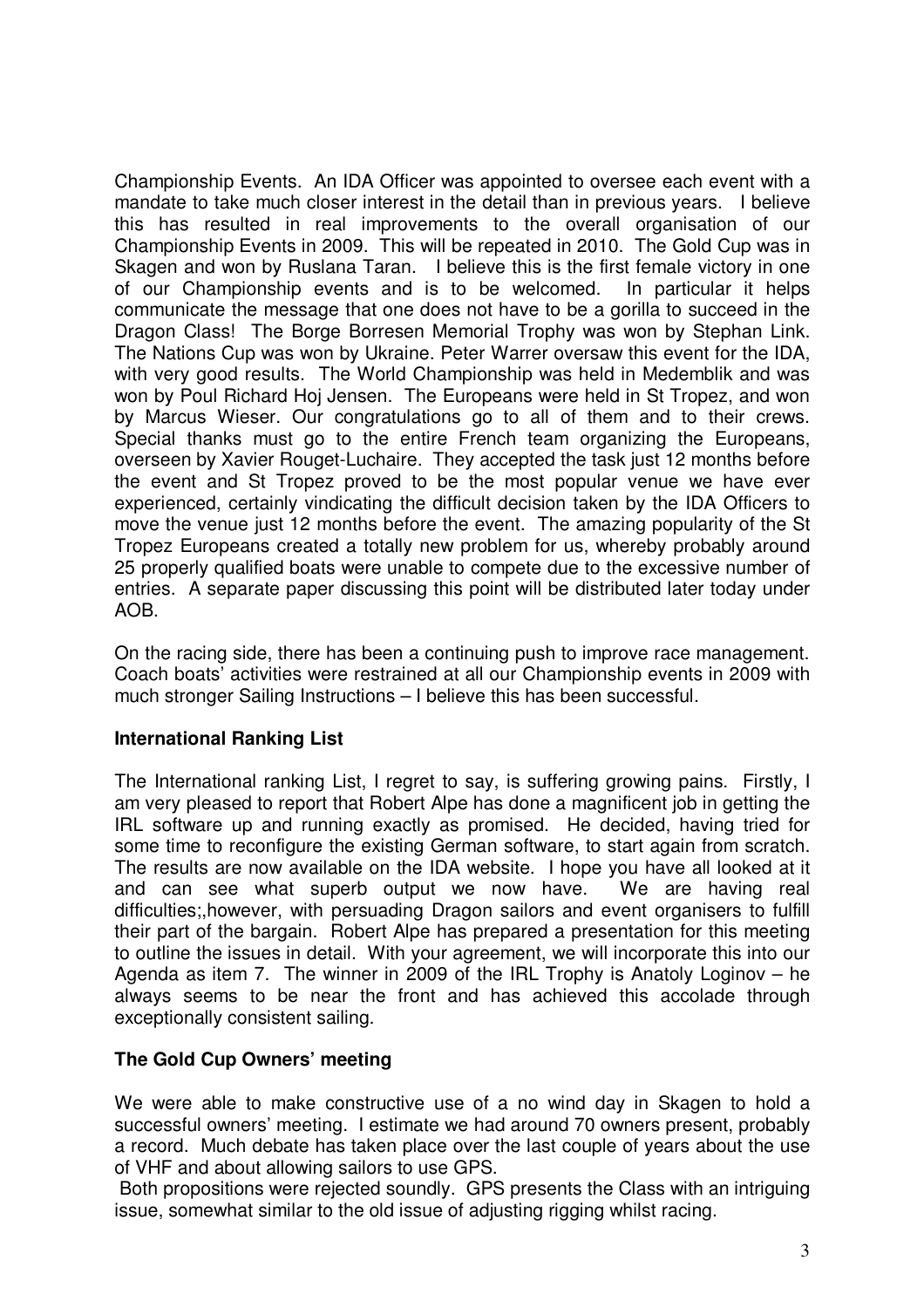It is a subject that is almost impossible to police. In that situation we are faced with 2 alternative scenarios. Should we:

- a) rely on sailors' integrity not to use it if is outlawed or
- b) accept that it will be used anyway and alter the rules to make it legal?

This is a real conundrum and I listened to a number of senior members of the fleet arguing strongly the 2 different viewpoints.

#### **Professionalism**

I believe the British Association took the lead in 2009 in holding the first event to award an amateur trophy. This was in the Edinburgh Cup, which is the British National Championship. The British decided to define an amateur boat as all 3 ccrew being ISAF category 1. It appeared to be popular and other associations may decide to make a similar move. I personally would like to see this happening at Grade 1 and Championship level events at some stage.

#### **Personnel**

Xavier Rouget-Luchaire and Peter Warrer are both retiring this year as Vice Chairmen after their full 4 year term. I would like to thank them both for tremendous contributions in the 2 years we have worked together. I repeat what I said earlier, that particular thanks go to Xavier for accepting, on behalf of the French, the late responsibility for organising the European Championships in St Tropez.

We will be proposing Richard Blickmann from Holland and Robert Alpe from Australia as new Vice Chairmen.

This is also the opportunity for me to thank our Secretary, David Dale. David has great knowledge iin depth knowledge of most of the issues that arise. He has great commitment and enthusiasm and I find his support absolutely invaluable. I would also like to thank Jill Hayward for all her support.

Phyllis Chang, Vice Chairman, has asked me to apologise to the meeting that she is not present today. Prince Henrik is currently visiting Lowell and Phyllis and they are escorting him on a visit to China.

#### **2010**

As we move into 2010, I see a new landmark with a Championship Event, the Europeans, being held in an East European venue. This is an exciting development and recognises the growth of our class eastwards from Western Europe. I do hope it will gain strong support – I certainly plan to attend. If, as appears possible, the worst of the recession is behind us, then we will be able to say that the Dragon Class is almost recession proof. We certainly keep getting very strong entries and I expect this to continue in 2010.

We have much business to conduct today, so let's get down to it.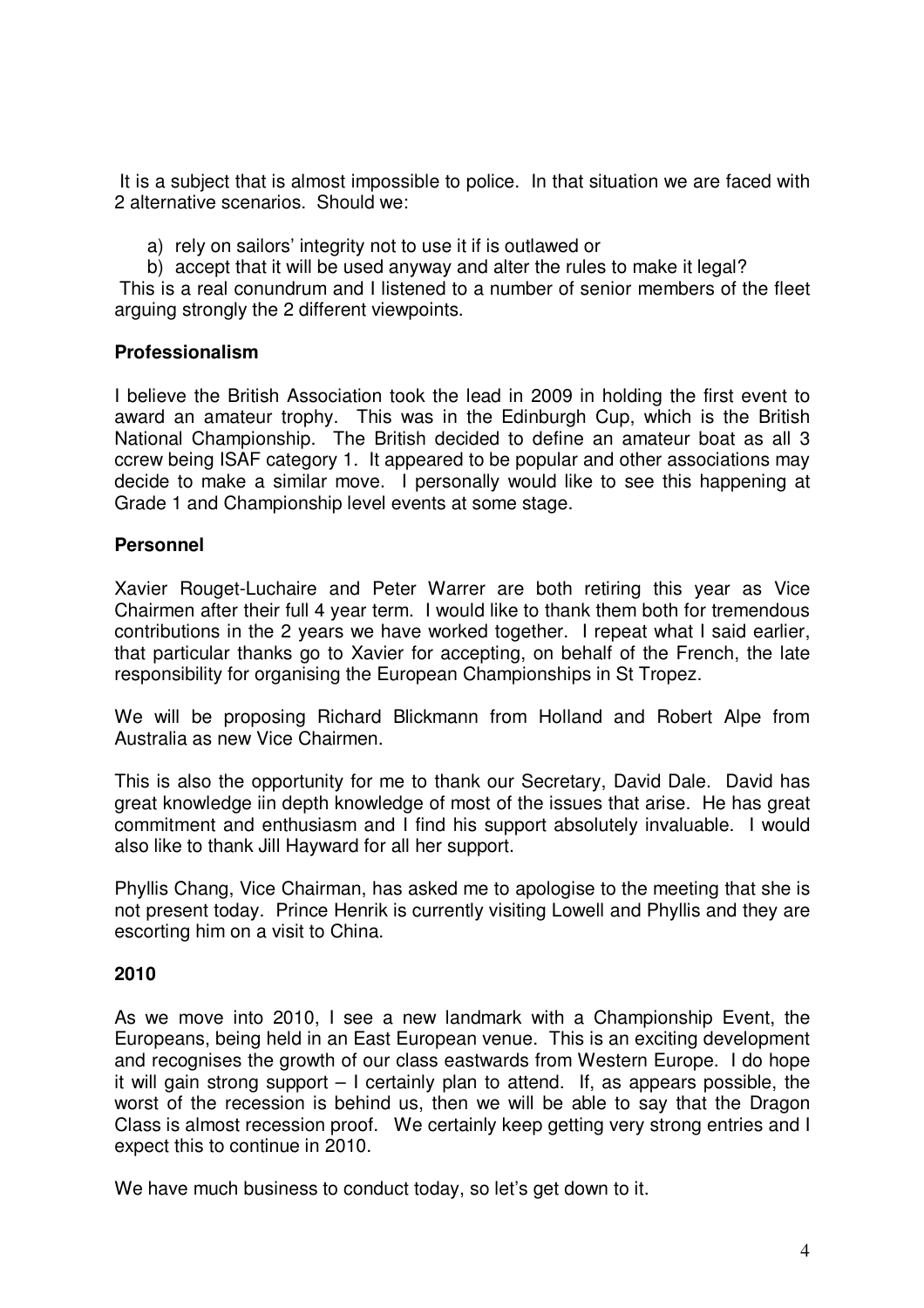## **5. Treasurer's Report**

The economic crisis, and the resulting uncertainty, was felt in the finances of the IDA, but there are some encouraging signs that some of the major economies are emerging from recession and the outlook is looking somewhat more positive than 6 months ago.

This years receipts and payments account shows a reduction in our reserves of £8,318 an almost exact reverse of last years result when our surplus increased by £8,172. As a result our closing cash balance amounts to £50,413 which continues to be a strong financial position.

The strength of the class and good turnout at major regattas continues notwithstanding the economic downturn.

## **Receipts**

Subscription income was in line with budget and last year as a result of a drive to get all countries to pay on time and I am happy to report that the position is now fully normalised.

Building fees were marginally down but still reflect strong activity at the builders.

In last years report I noted that sail label income was exceptionally strong and that volumes can be affected from year to year by major events and by the build up of stock at the main lofts, North, Petticrow and Fritz. There would now appear to have been a major build up of stock of labels at lofts over the last 2 years but this year has shown significant de-stocking. The economic situation also caused reduced consumer confidence and a reduction in discretionary spending. These 2 factors are the main contributors to the collapse in sail label income, 665 labels were sold compared to 1,703 in 2008, a fall of 61%. The long term average is 1,400 per annum so 2009 is considered to be an abnormal year and volumes are expected to recover in 2010.

As reported at last years AGM the introduction of the mast label created another stream of income and receipts from this source were £ 1,393, about 50% of prior year, probably also reflecting some de-stocking.

Yearbook and website advertising remained strong and the yearbook quality continued to improve and was well received by members.

Other income includes income from the sale of plans, rules and templates.

# **Payments**

Expenditure was approximately £7,500 below budget and £12,500 less than the prior year reflecting the need to make savings as a result of weaker income. None of the savings had a negative impact of the service to members.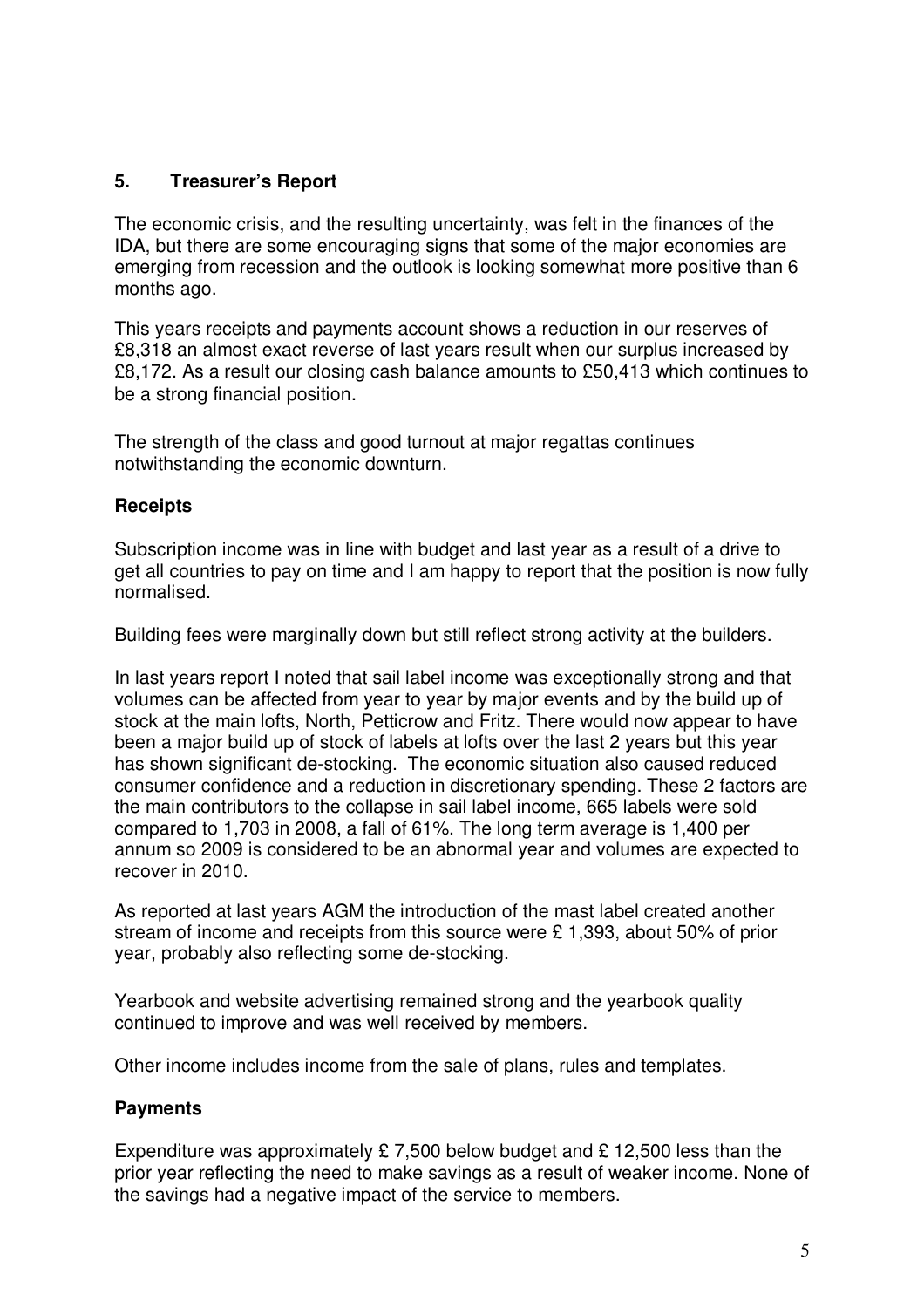Last year an investment was made in the yearbook and the quality of the content and production were significantly improved, however this was achieved at significant additional cost and while advertising revenue covered approximately 70% of the cost last year the continuing cost of the yearbook will have to be revisited in the light of the reduced income level of the IDA.

Technical committee / measurement expenses were contained as there were no major technical issues arising during the year and measurer's expenses were covered by the events which required an official measurer. Savings of over £ 5,000 were made against budget and last year.

After the heavy investment in the website in 2008 costs were reduced by some £ 2,000.

Secretary and officers travel were reduced by £ 1,000 from last year and were well below budget. We continue to work with regatta organising authorities to recover any travel costs associated with officers input to overseeing the planning of major events.

Other administrative expenses were over £ 2,000 below last year and budget reflecting careful cost control.

Other costs were broadly in line with budget and the control of other costs was good, particularly when it became clear that sail label income was going to be very weak.

## **Conclusion**

We continue to maintain a reserve of approximately £50,000. It is vital that we preserve a balance of this order to deal with temporary income fluctuations, such as that experienced this year, any unexpected issues which might threaten the strength of the Class.

## **6) The Budget**

The Budget, predicts an improvement in revenue from sail labels, and a continuing care to reduce outgoings generally. Consideration had been given to reduce the standard and costs of the Yearbook. However, it was decided to maintain the standard and quality of the Yearbook. Consequently both the advertising income and the costs of the Yearbook budgeted were increased by £2,000 from the draft budget, thus maintaining an overall budgeted breakeven for 2010.

Subscriptions will remain at the current level for 2010, though it was recognized that having had no increase for the last 5 years, the Officers would consider an increase next year to possibly £15 in the light of our financial situation at that time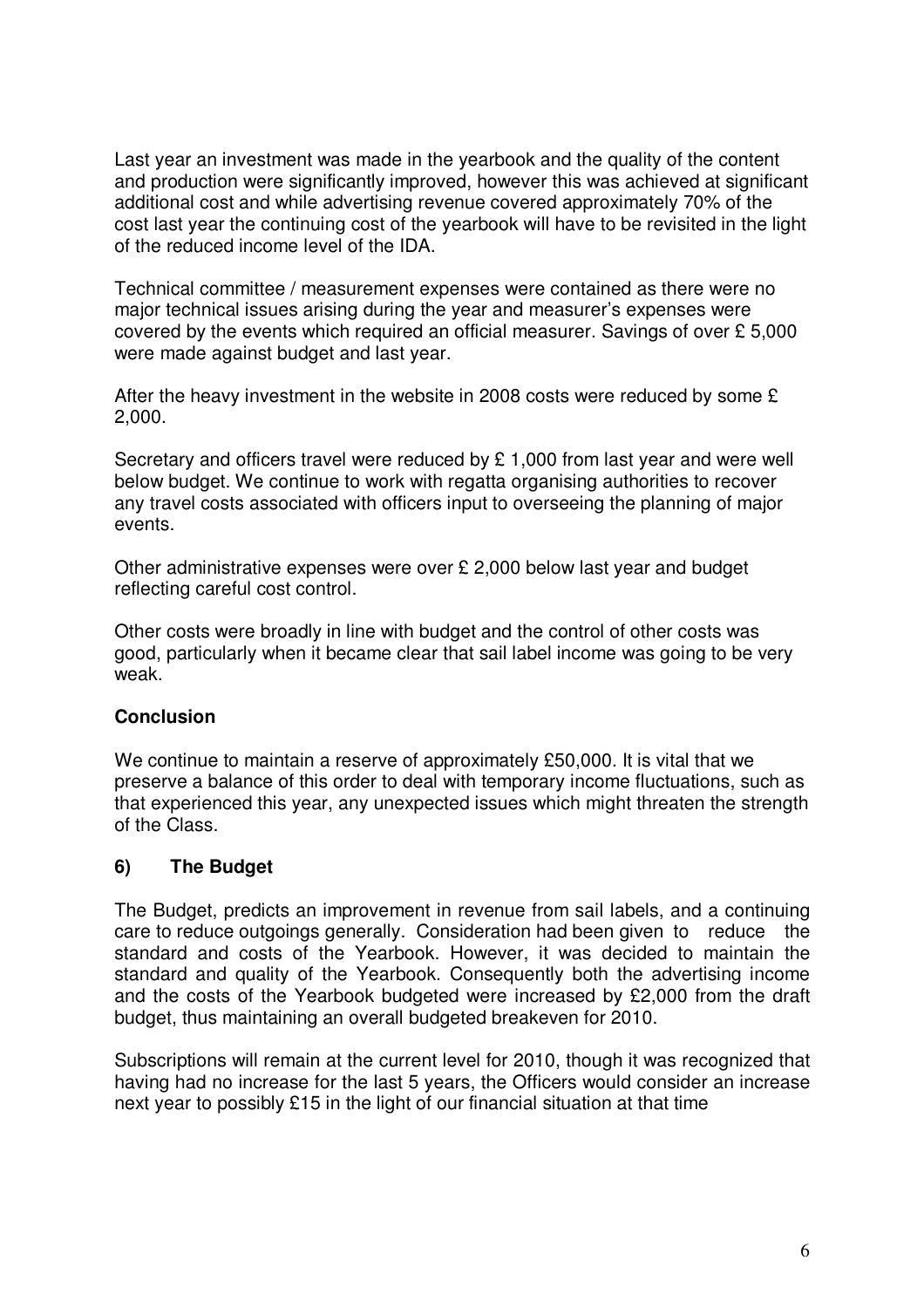# **7. International Ranking List**

A very comprehensive presentation was given by Robert Alpe, who confirmed that the IRL for this current year was now available on the IDA website. Once again he stressed that the individual helmsmen's unique **ISAF Sailor ID must be collected on the entry form for ALL Dragon graded events and included on the overall Results List of these events as well as being sent to: irl@intdragon.org on the completion of each event.** He went on to state how the IRL is developed to also capture CREW results where their ISAF numbers are supplied. This will be presented in a separate crew Ranking List next year if sufficient crew ISAF's are supplied to irl@intdragon.org."

## **8. Technical Committee Chairman's Report**

Technical issues in 2009 have been relatively few in number. Nevertheless the work of your Technical Committee has been continuous throughout the year.

Petticrow's produced a new hull mould .This required extensive measurement by Gunter Alhers, first on the plug and then the first hull produced from it.

Doomernik completed their first boat with the enhanced buoyancy which was duly tested. So the Class now has four builders who have completed the inclination test. Interestingly the report from one crew member who sank in Cannes and again broached filled but stayed afloat on the Medway, was that the increased buoyancy in the new boats had made a significant difference.

Following a request by ISAF that the Dragon Class adopt their Equipment Rules of Sailing for sail measurement to take advantage of their 'In loft' sail measurement regime that is being introduced worldwide, the Technical Committee concluded that it could not recommend that the Class change from our current system. The result is that North Sails cannot perform in loft measurement on Dragon sails, and will have to bring in an RYA approved sail measurer since all their sails are routed through their UK loft for onward distribution. I do not believe this pressure from ISAF will go away and if their regime is successful we may find that more of our sail makers are unable to in loft measure sails. There is also an underlying agenda at ISAF for all International Classes to use their Class Rule book template which would involve rewriting our Class Rules.

At the Owners meeting in Skagen, two technical issues were raised and the Technical Committee has considered them. First, it was suggested that the minimum weight of the anchor rope be eliminated. The TC view is that one either defines the minimum weight of the anchor rope or its minimum diameter, and we concluded that there was no need to change it.

Second was a proposal that pumps in the forward and aft buoyancy tanks had become unnecessary as no- return valves are now mandatory. The TC concluded that these were a sensible safety feature since the inclination tests had shown that water can enter these tanks and the pumps can speed up its removal.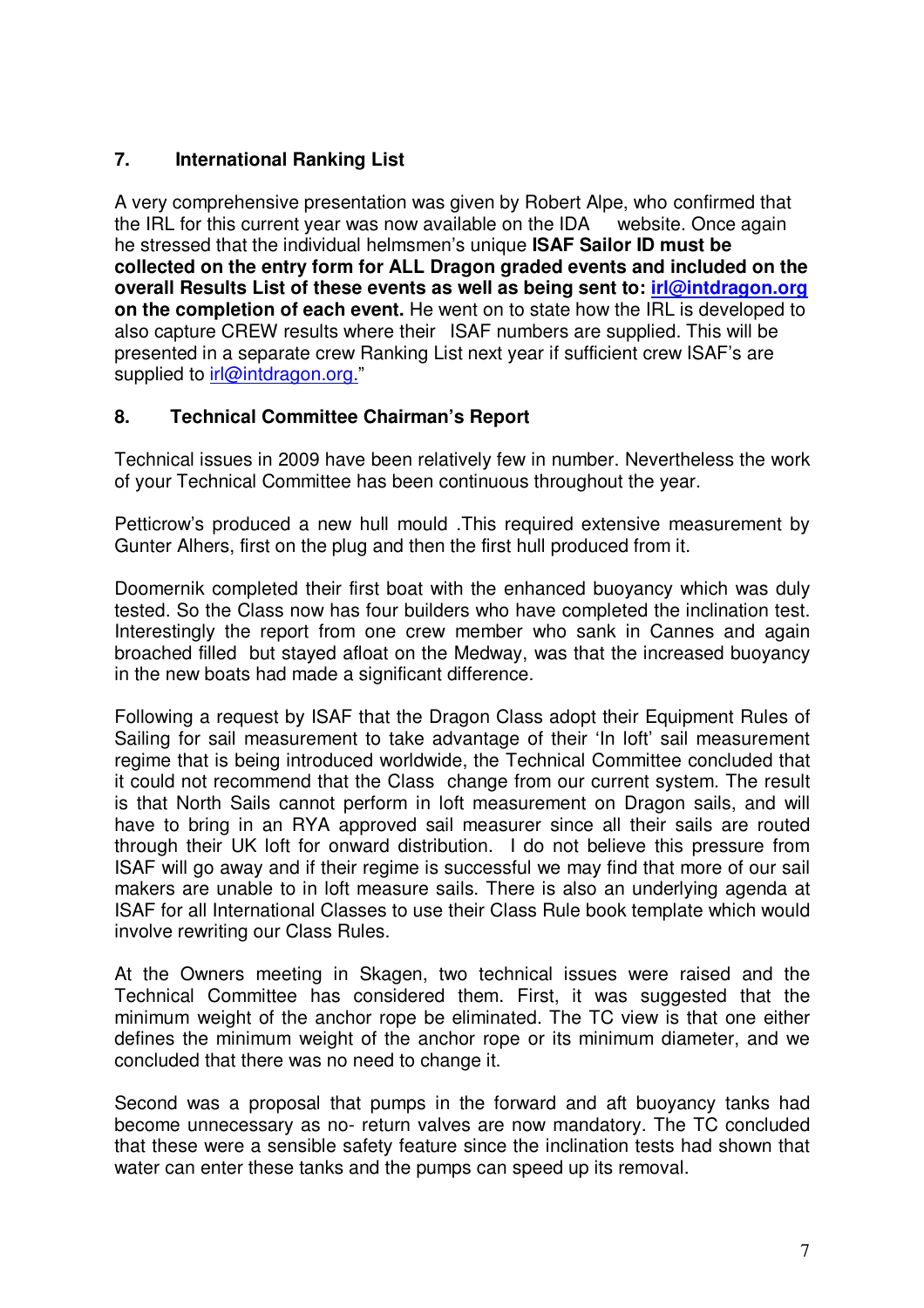We have not had a Chief Measurer since Antonio Cardona resigned although Gunter Ahlers has been available as an International Measurer. We are therefore appointing Marcel Wagenaar of the Netherlands to this position.

## **9. Class Rule Changes for 2010**

The proposed Rule Change to enable rope for Runners and the permanent Backstay were approved by the meeting subject to ISAF approval.

In addition minor wording changes to Rule 1.82 for clarification purposes were approved and will be forwarded to ISAF for approval. An announcement on the website will be made to inform all competitors of our minimum requirements for accepting measurement forms in 2010. In addition, Regatta Measurers will be asked to be strong in following our Class Rules.

The above Rule Changes were subsequently accepted by ISAF at their Annual meeting in November 2009.

#### **10. Items for discussion**

#### **a) Event selection**

The paper previously introduced at the 2008 AGM and circulated again for this meeting was endorsed by the National Associations. That is, that for the European Championships, less well known locations may be selected in order to encourage the development of local Dragon Fleets. However it was agreed that before the final selection of a venue it should, if possible, be visited by an IDA representative for assurance that it would be able to handle the logistics ashore, and the adequate quality of racing afloat, that a Fleet of around 50 boats would expect of a Championship event. The desire to encourage a Fleet should not unreasonably prejudice the quality of the event and the expectations of the competitors.

World Championships and the Gold Cup could only be considered for the very best venues with all the facilities to handle top class Fleets of up to around 100 boats.

## **b) Update of Rota**

The following events and locations were confirmed for the next 3 years, events after 2012 appear in the Championship Rota

|                      | Worlds                                 | <b>Europeans</b>                               | <b>Gold Cup</b>                                                 |
|----------------------|----------------------------------------|------------------------------------------------|-----------------------------------------------------------------|
| 2010<br>2011<br>2012 | Melbourne, (Australia) Kiel, (Germany) | Balaton, (Hungary)<br>Lake Attersee, (Austria) | Marstrand, (Sweden)<br>Ostende, (Belgium)<br>Kinsale, (Ireland) |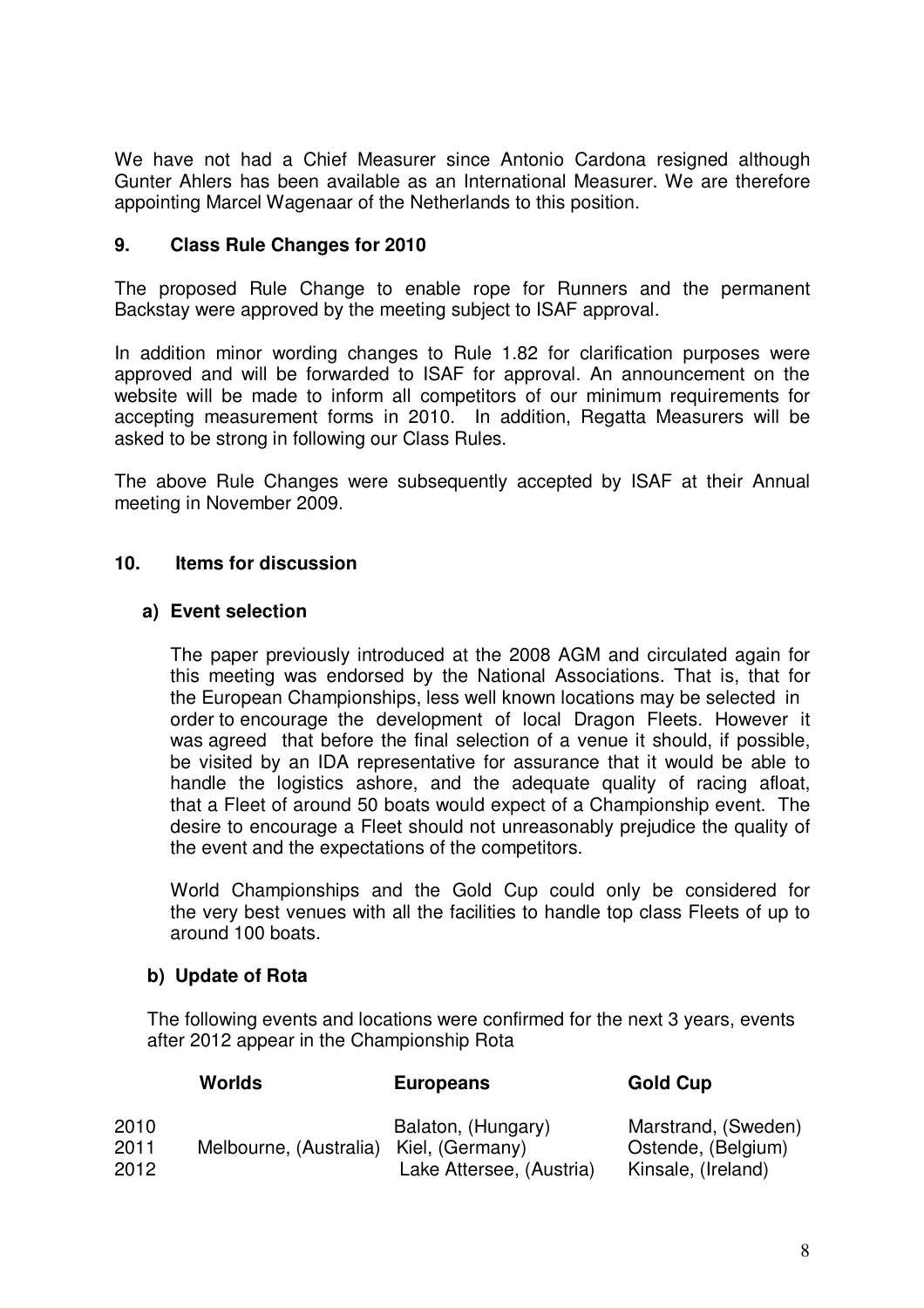1) **2010** The updating Report from Hungary was accepted. It was noted that the total number of entries would be limited to 75 boats, with a cut off date for entries of 31<sup>st</sup> March. The Notice of Race would be issued at the beginning of 2010.

**2010** Sweden reported that arrangements are well in hand for the Gold Cup in Marstrand. A PRO and Chairman of the Jury have been appointed and the racing schedule will shortly be confirmed. A Notice of Race will be published at the turn of the year.

2) **2011** Robert Alpe assured the meeting that planning for the Worlds in Melbourne in Jan 2011 was well in hand. A shipping deal with Schenker was being arranged with pick up from 4 European ports, a round trip cost of approximately \$6-7000 per boat was hoped to be finalised shortly. (This and any other prices quoted in literature and/or website are subject to change.) The meeting was asked to approve a mid series lay day, extending the total duration of the event one day beyond the Rules for the Event, to enable contestants from Europe and elsewhere to experience some of the wider attractions of Melbourne or its environs. This was agreed.

Rupert Fischer reported that the Europeans scheduled for Kiel, might relocate to an alternative venue, yet to be decided during 2010.

.

Belgium - arrangements are well in hand for the Gold Cup, with new pontoon mooring areas and parking for trailers. A proposal to permit Fred Imhoff to be the principal Race Officer, though not internationally qualified, was approved as it was felt that his unique experience with Dragons and along this tidal coast as a Race Officer had given him the practical qualification for the position.

3) **2012** The Union Yacht Club on Lake Attersee was awarded the European Championships. There is a very active local Fleet of Dragons and adequate facilities ashore and on moorings for a fleet of around 60 Dragons. The meeting accepted that the location can be subject to 'Mountain' weather and is limited if the wind blows in certain directions. However the 'normal' conditions at the time of year selected, should enable good courses to be set and up to 3 races per day can be sailed. The facilities ashore will easily handle the numbers expected. Final dates for the event to be advised.

Gold Cup. Kinsale will host the event this year and has open, but sheltered water about 1 hours sailing from the Harbour. Facilities ashore and afloat are excellent. There are direct Ferry services from France and three crossing points from the UK. The key posts of Chairman of the Organising Committeee, Race Committee and Jury are all filled and the search for sponsors well in-hand. Irish hospitality is of course legendary!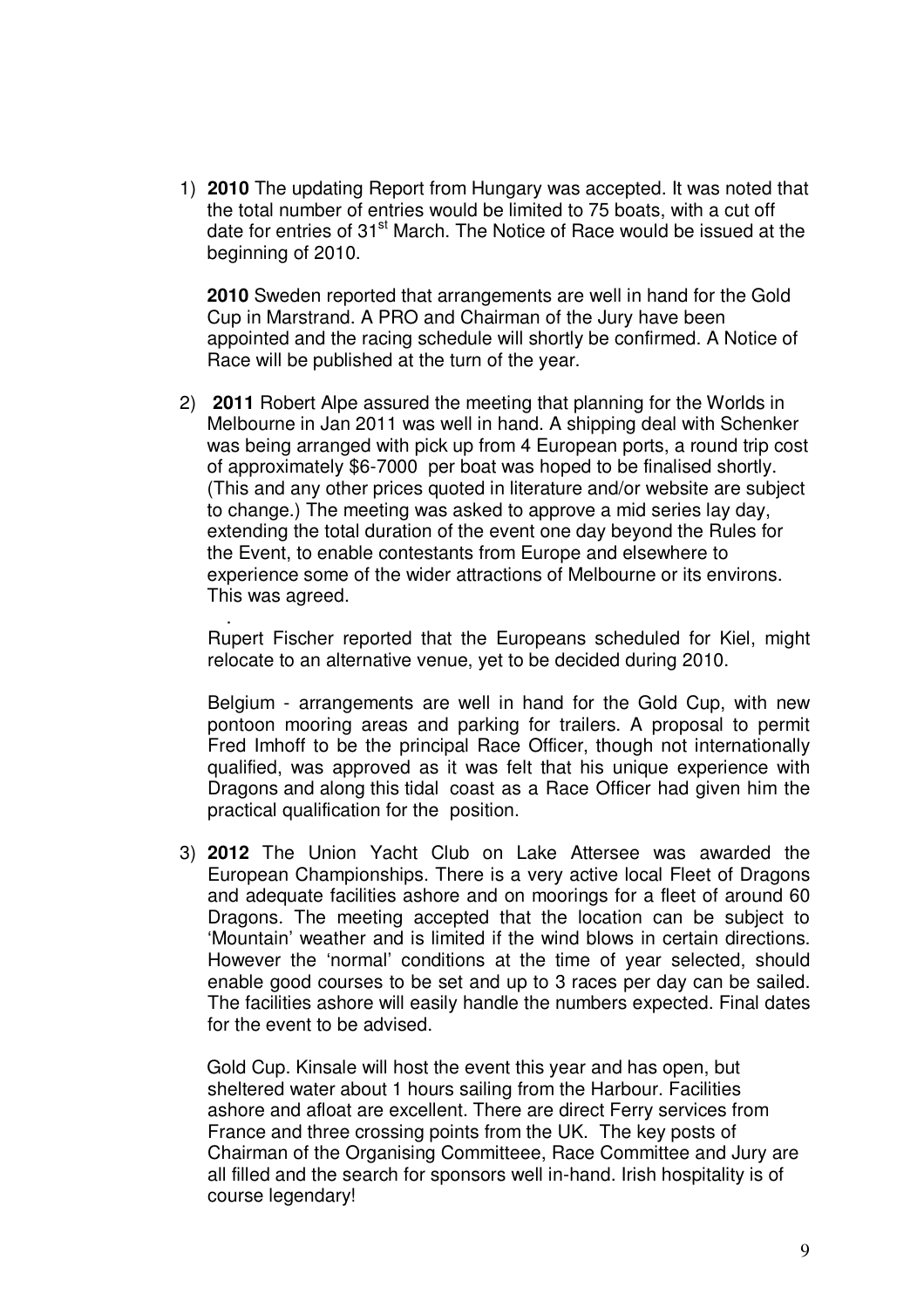- 4) **2013** the British Dragon Association updated the meeting on arrangements for the Worlds, to be held from the Olympic yachting facilities at Portland in Weymouth Bay at the beginning of September. The facilities for boats ashore and afloat should be superb, and the area should attractive to friends and family accompanying the sailors. Again the region is well served by Ferries from the near continent and the Channel Tunnel for those coming from both Northern and Southern Europe and beyond. For the Europeans Cascais has indicated an intention to bid next year, and France will compete against Palma to run the Gold Cup.
- 5) **2014** Both Holland and Italy have indicated interest in running these events, the venue in Holland likely to be Medemblik and in Italy, San Remo and/or Porto Cervo.
- 6) **2015** World championships, Antigua has already lodged an interest in running the event, and has been joined by Portugal Cascais). Germany is interested in bidding for the Gold Cup.

#### **c) Review of Grade 1 Events and Regatta Gradings**

Despite the falling entries last year it was agreed that the Princess Sophia should remain a Grade 1 event this year and be reviewed again at the 2010 AGM. An application for The Portuguese Dragon Association to have the King Juan Carlos Cup rated a Grade 1 event was agreed.

## **d) Nations Cup**

A minor change to the Deed of Gift to clarify sail letters was agreed

#### **e) Qualification for Worlds and Europeans**

A proposal that the Chairman of the IDA Technical Committee shall have automatic qualification to the above events was agreed by the meeting.

#### **11. Election of Officers**

Rob Campbell was elected as Chairman for a further and final 2 years.

Richard Blickman (Netherlands) was elected as a Vice- Chairman for a period of 2 years, in place of Xavier Rouget-Luchaire (France)

Robert Alpe (Australia) was elected a Vice Chairman for a period of 1 year in place of Peter Warrer (Denmark). Robert tendered his resignation with effect from October 2010.

## **12. Any Other Business**